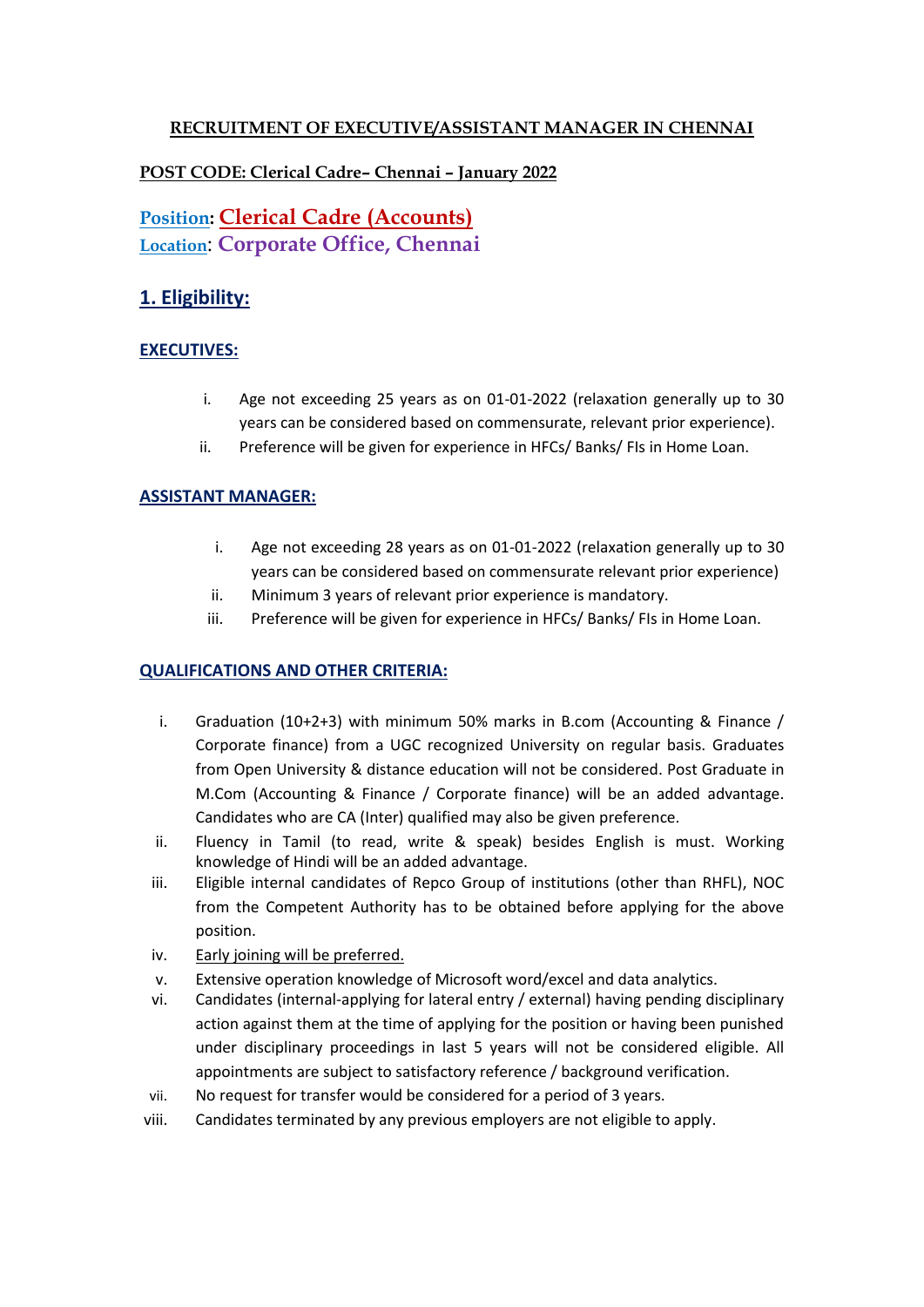### **2. Job Description:**

- Responsible for monthly, quarterly and yearly closure of books of accounts along with a review of general ledger and chart of accounts
- Taking care of all statutory compliances like GST, TDS, EPF, PT, ESI etc on monthly basis. Preferably, should have knowledge in GST Filing process and in TDS and TCS payment and quarterly filing process.
- Handle the payments to various third-party service providers which is verifying the invoices, preparing payment instructions and getting them executed and recording the payments made in the core system.
- To ensure that accounts are maintained up-to-date and required information on income, expense, debtors, creditors and cash position is available at all times to help efficient management of the operations.
- Responsible for capitalization of assets and computation of depreciation.
- Managing payroll system, timely disbursement of salaries including calculation and deduction of income tax.
- Maintain related reconciliations between bank/business data and accounting systems
- Conduct periodical review of GLs, processes, vouchers to ensure accuracy and completeness
- Maintain various ageing reports of vendors for different periods
- Providing audit support

## **3. Key Competencies Required:**

- Effective communication skill verbal and written
- Negotiation skill
- Teamwork and time management
- Multitasking ability
- Planning and organizing skill
- Target orientation
- Proficiency in MS-Word/MS-Excel(advanced)/MS-PowerPoint
- Strong organizational skills to work under timelines
- Must be able to work well with others and meet strict deadlines
- Self-starter with excellent interpersonal communication and problem-solving skills
- Must be detail oriented but also be able to work in a fast-paced environment
- Open to new processes and applications.
- Ability to work flexible hours according to department

## **4. Pay & Perquisites:**

Executive: Monthly Gross Pay including meal card starting from Rs.21,000/-. Assistant manager: Monthly Gross Pay including meal card starting from Rs.24,000/-. Higher salary can be considered based on prior experience/performance in the recruitment process at the discretion of the Management.